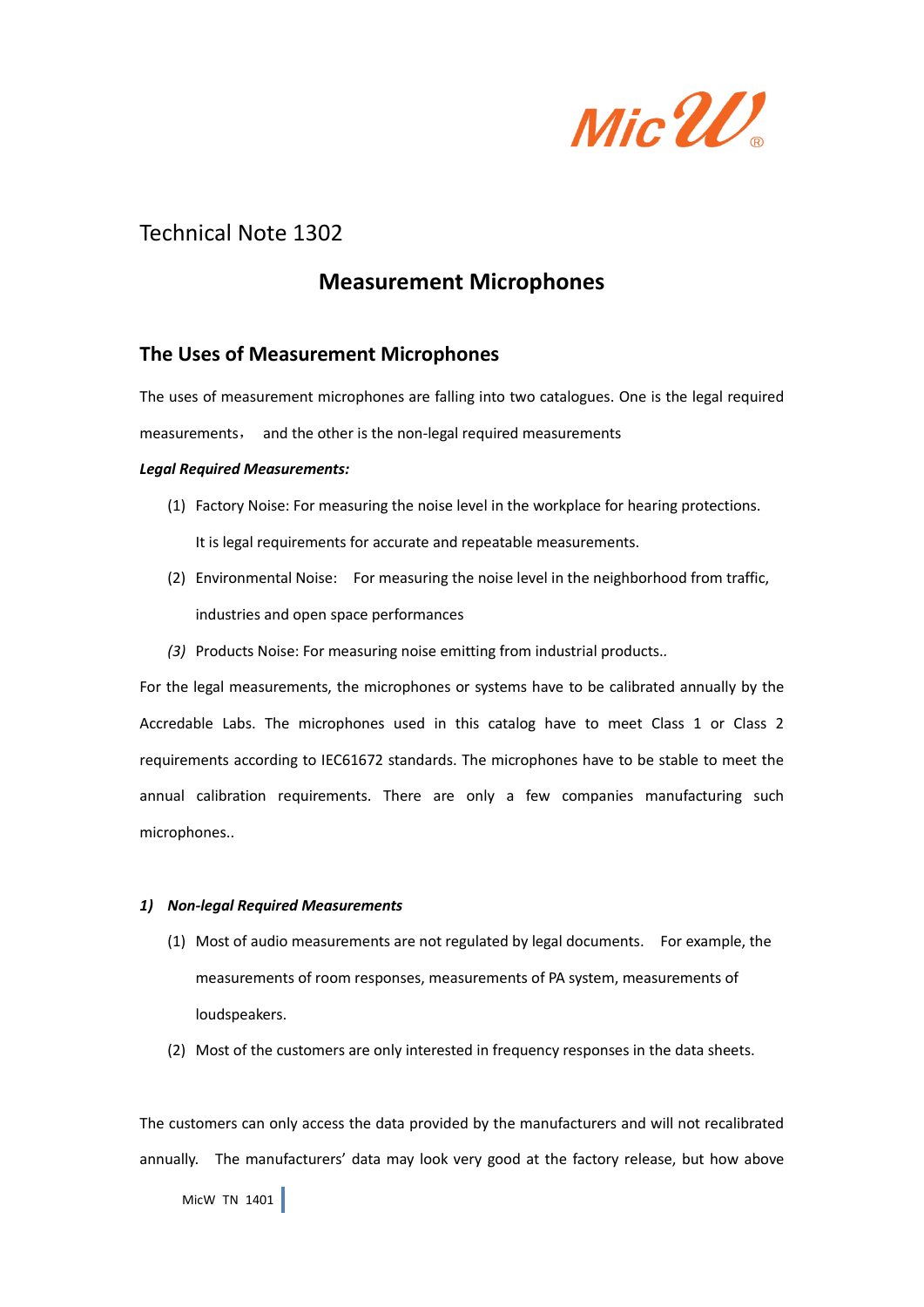the change of specifications during the normal uses? The sensitivity may drop 3 dB in one year time for some the measurement microphones.

There are many companies making measurement microphones for non-legal required measurements.

#### **Measurement Microphone Standards**

Those two standards are followed closely by legal required measurement microphones. IEC61094-4 specified the size and dimensions of the microphones. There are only three diameter sizes of the microphones, namely 1", 1/2" and 1/4" defined in the IEC61094. The microphone capsules are interchangeable for different manufacturers, i.e. a 1/2" microphones from B&K, Gras or BSWA (MicW) are precisely the same dimensions. The microphones can be calibrated by using Sound level Calibrators.

What is a good measurement microphone in for acoustical measurements? The IEC 61094 standards, entitled "Measurement Microphones" specified the requirements for the good measurement microphones. Besides the frequency responses, sensitivity, omnidirectional and dynamic range, there are a number of requirements for good measurement microphones.

- 1) Calibrations: The microphone capable of being calibrated by the at least one of (a) a method specified in IEC 61094-2 or IEC 61094-3; (b) by comparison with a calibrated laboratory standard microphone; (c) by a sound calibrator as specified in IEC 60942. The majority of themicrophones on the market will face the calibration problems due to their structures or diameters.
- 2) Sensitivity stability with environments. The standards specified the sensitivity changes with temperature, humidity and static pressure shall be within; ±0.03 dB/C; ±0.001 dB/%; and ±0.03 dB/kPa for Class 1 microphones. The most of measurement microphones on the market do not have such specifications or not tested for environmental conditions.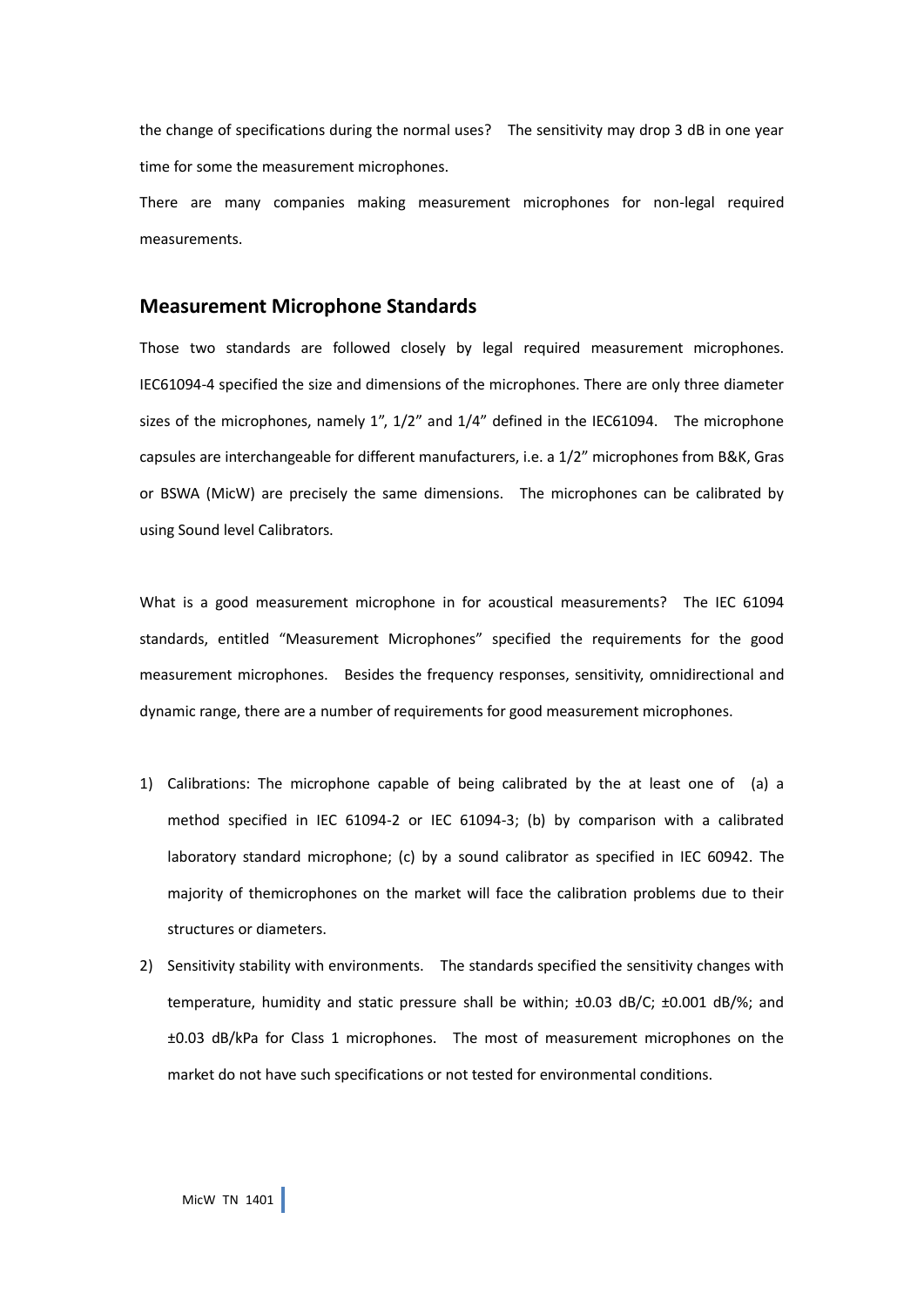## **Structure of M215 Capsule**

It is easy to make flat response microphones at certain environmental conditions. But it is not easy to make microphones stable in changing the environments. When the temperature increases, the diaphragm will be expanded. It will result increase the sensitivity and dropping in high frequency responses. If the diaphragm is made of polymer with plastic insulator, the thermal expansion will significantly change the performance of microphones. The material used in M215 capsule is carefully selected to minimize the thermal expansions.



Mechanical Structure of M215 capsule